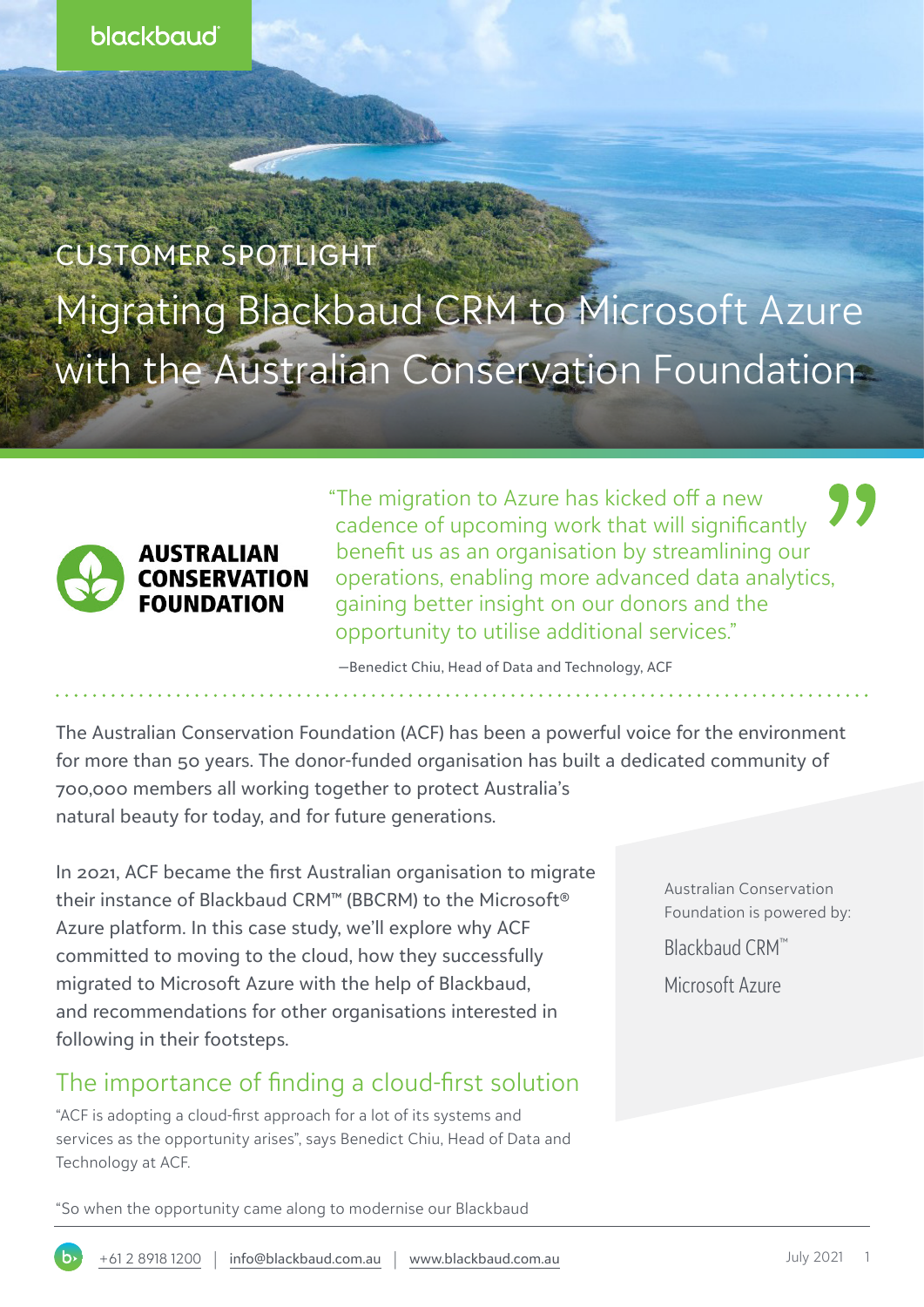instance by migrating to the cloud, that dovetailed really well with our strategy".

Benedict says ACF's commitment to moving towards cloud-first technology is driven by a number of factors.

"It's fair to say that like lots of other organisations, the opportunities presented by the COVID-19 pandemic and resulting disruption drove a lot of that thinking", says Benedict.

"But from a longer-term perspective, there is a certain amount of cost and resource management required for on-premise environments like BBCRM."

"Moving to Microsoft Azure reduces that management burden and offers us a greater level of flexibility and opportunities for the future".

### Ensuring 'feature parity' and security in the cloud

Rebecca Gardiner, Donor Services and CRM Manager at ACF, says the organisation only considered the move to Azure once they were certain the experience of donors and staff wouldn't be disrupted.

"One of the key considerations was feature parity, making sure that we don't lose any of the existing core functionality of BBCRM", says Rebecca.

"It was important that our systems data would still be securely protected and managed in the cloud environment, and that we could execute the transition in a very clean, straightforward manner that was not disruptive to our core operations".

"It was important that our systems data would still be securely protected and managed in the cloud environment, and that we could execute the transition in a very clean, straightforward manner that was not disruptive to our core operations."

 —Rebecca Gardiner, Donor Services and CRM Manager, ACF

To help achieve those goals, Benedict and Rebecca were given full support from the Blackbaud Services team including Gregory Dellas, CRM & Managed Services Practice Manager, and Christina Smith, Senior Enterprise Project Manager, Blackbaud Pacific.

"We had confidence that we'd be able to meet all of ACF's challenges, and we partnered closley with Blackbaud's Azure team in the US, who led the technical rollout and were always available for conversations throughout the migration", says Gregory.

# Going live on the cloud with world-class support

With ACF piloting the move to Azure in Australia, Benedict was grateful to have Gregory and Christina's support, as well as the expertise of the US Azure team, who had already successfully migrated many other organisations to the cloud in the States.

"It was really good to have their support. Because we were the first in Australia, there were a few local differences, like working with the BSB system for Australian banks."